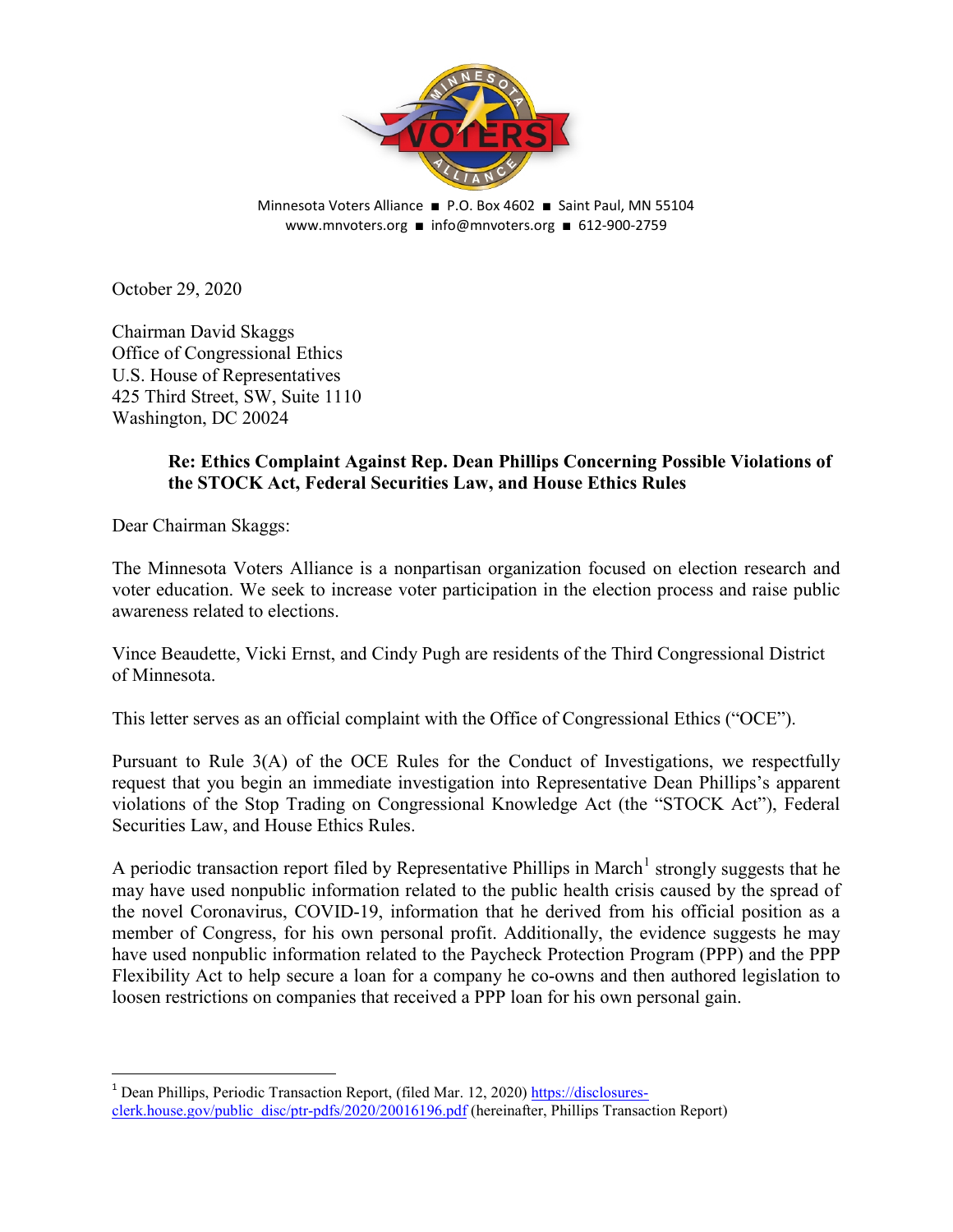It is a basic standard of Congressional ethics that Members of Congress "should not in any way use their office for private gain."[2](#page-1-0) Each Member has a duty to "[c]onduct themselves at all times in a manner that reflects creditably on the House." In a time of crisis, when hundreds of millions of Americans face unprecedented economic uncertainty, it is difficult to imagine any act that reflects more poorly on the House than using nonpublic information related to this public health crisis, or to craft legislation in response to a global pandemic, to enhance a Member's own personal wealth

In addition to the potential violations of federal law and House Ethics Rules, the behavior of Rep. Phillips has eroded public trust in our government at a time when that trust is more necessary than ever. We respectfully request that the Committee immediately investigate these allegations and take appropriate action against Rep. Phillips.

# **Factual Background**

Rep. Dean Phillips serves Minnesota's Third Congressional District.<sup>[3](#page-1-1)</sup> He is ranked as the thirdwealthiest member of the House of Representatives with an estimated net worth of at least \$77 million.<sup>[4](#page-1-2)</sup>

As a member of Congress, Phillips has access to briefings and confidential information that could impact financial markets. Specifically, Phillips serves on the House Committee on Foreign Affairs, including the Subcommittee of Western Hemisphere, Civilian Security and Trade and the subcommittee on Africa, Global Health, Global Human Rights and International Organizations. Dean Phillips also serves on the House Committee on Financial Services which is tasked with "overseeing all components of the nation's housing and financial-services sectors."[5](#page-1-3)

On February 27, 2020, the U.S. House Committee on Foreign Affairs held the "Coronavirus Disease 2019: The U.S. and International Response" hearing.<sup>[6](#page-1-4)</sup>

On February 28, 2020, the House of Representatives held a closed-door coronavirus briefing in which national infectious disease expert Dr. Anthony Fauci said the coronavirus was "unlikely to disappear."[7](#page-1-5) Following a full House briefing on the coronavirus, some of Rep. Phillips's colleagues stated that the coronavirus was an "enormous issue" and that the country was

<span id="page-1-0"></span> <sup>2</sup> U.S. House of Representatives, Committee on Standards of Official Conduct, 110th Cong., 2d Session, *House Ethics Manual*,<br>https://ethics.house.gov/sites/ethics.house.gov/files/documents/2008 House Ethics Manual.pdf.

<span id="page-1-2"></span><span id="page-1-1"></span><sup>&</sup>lt;sup>3</sup> U.S. Congressman Dean Phillips,<https://phillips.house.gov/><br><sup>4</sup> Natasha Bach, *The Wealthiest Members of Congress – and How they Made their Millions*, Fortune, Dec. 31, 2019<br>(https://fortune.com/2019/12/31/richest-memb

<span id="page-1-3"></span><sup>&</sup>lt;sup>5</sup> U.S. Congressman Dean Phillips, Committees and Caucuses[, https://phillips.house.gov/about/committees-and](https://phillips.house.gov/about/committees-and-caucuses)[caucuses](https://phillips.house.gov/about/committees-and-caucuses)

<span id="page-1-4"></span><sup>6</sup> U.S. House of Representatives Committee on Foreign Affairs, Coronavirus Disease 2019: The U.S. and International Response, (Feb. 27, 2020) [https://foreignaffairs.house.gov/hearings?ID=FEFCFF17-A079-488E-8A87-](https://foreignaffairs.house.gov/hearings?ID=FEFCFF17-A079-488E-8A87-6C22B0B5C110) [6C22B0B5C110](https://foreignaffairs.house.gov/hearings?ID=FEFCFF17-A079-488E-8A87-6C22B0B5C110)

<span id="page-1-5"></span><sup>7</sup> Adam Cancryn and David Lim, *Republicans Storm out of coronavirus briefing after Democrat rips Trump's response*, Politico, (Feb. 28, 2020) [https://www.politico.com/news/2020/02/28/house-coronavirus-trump-response-](https://www.politico.com/news/2020/02/28/house-coronavirus-trump-response-118121)[118121](https://www.politico.com/news/2020/02/28/house-coronavirus-trump-response-118121)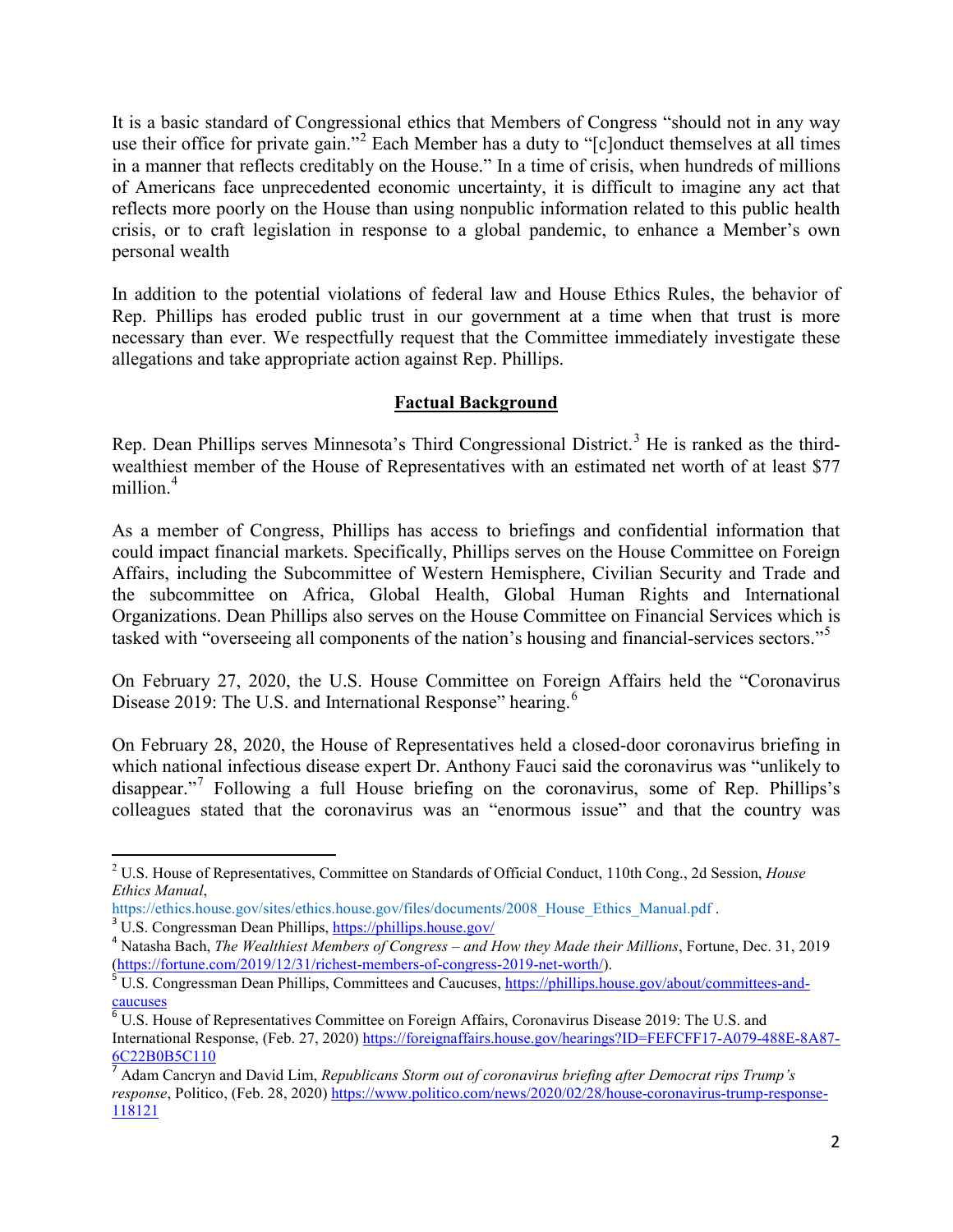unprepared.[8](#page-2-0) Also, on February 28, 2020, the House Committee on Foreign Affairs held a morning hearing in which Dean Phillips questioned Secretary of State Mike Pompeo about the State Department's preparedness for the coronavirus threat.<sup>[9](#page-2-1)</sup>

# *Dean Phillips purchased stock in companies that were poised to benefit from the coronavirus pandemic and government action.*

On February 28, 2020, the same day of the closed-door House briefing and the same day he questioned Pompeo about coronavirus preparedness, Rep. Phillips purchased up to \$255,000 worth of stock in several companies that were poised to profit from the coronavirus due to increased demand for lab testing and medical supplies.<sup>[10](#page-2-2)</sup>

The purchases from Rep. Phillips included Abbott Laboratories, which subsequently received four emergency authorizations from the FDA for COVID-19 tests,<sup>[11](#page-2-3)</sup> including approval for ID Now,<sup>[12](#page-2-4)</sup> a rapid test used by the White House that can generate results in 5 to [13](#page-2-5) minutes;<sup>13</sup> and Baxter International, a medical products manufacturer that experienced "significant revenue growth because of the novel coronavirus."<sup>[14](#page-2-6)</sup>

## *Dean Phillips sold stock in companies that were poised to be adversely impacted by the coronavirus pandemic.*

On February 28, 2020, the same day the House of Representatives held a closed-door briefing on the coronavirus and the same day Phillips questioned Secretary of State Pompeo about coronavirus preparedness, Dean Phillips sold up to \$335,000 of stock in companies poised to be adversely impacted by the coronavirus.<sup>[15](#page-2-7)</sup>

Dean Phillips sold stock in two major retail companies: Macy's, the department store company which subsequently lost two-thirds of its value; and Simon Property Group, the largest mall operator in the United States.[16](#page-2-8) Phillips was able to sell his shares right before retail stores

<span id="page-2-1"></span><span id="page-2-0"></span><sup>&</sup>lt;sup>8</sup> Clare Foran, et. al., *Lawmakers React after coronavirus briefing*, CNN (Feb. 28, 2020)<br>https://www.cnn.com/2020/02/28/politics/coronavirus-capitol-hill-briefing-concern/index.html <sup>9</sup> House Foreign Affairs Committee Hearing on Coronavirus Preparedness (Feb. 28, 2020)<br>https://www.youtube.com/watch?v=9Z-ScSXaOwU<br><sup>10</sup> Phillips Transaction Report

<span id="page-2-3"></span><span id="page-2-2"></span><sup>&</sup>lt;sup>11</sup> Berkeley Lovelace Jr., *FDA Grants Emergency Use Authorization to Abbott Labs new coronavirus antibody test*, CNBC, (May 11, 2020) https://www.cnbc.com/2020/05/11/coronavirus-fda-grants-emergency-use-authorizationabbott-labs-antibody-test.html <sup>12</sup> *Detect COVID-19 in as Little as 5 Minutes, FDA grants emergency use authorization for fastest available* 

<span id="page-2-4"></span>*molecular point-of-care test for novel coronavirus*, Abbott, (Mar. 27, 2020)

<span id="page-2-5"></span><sup>&</sup>lt;sup>13</sup> Michael D. Shear and Maggie Haberman, White House Races to Contain Virus in Its Ranks: "It is Scary to Go to *Work*," New York Times, (May 10, 2020[\) https://www.nytimes.com/2020/05/10/us/politics/white-house-](https://www.nytimes.com/2020/05/10/us/politics/white-house-coronavirus-trump.html)

<span id="page-2-6"></span>[coronavirus-trump.html](https://www.nytimes.com/2020/05/10/us/politics/white-house-coronavirus-trump.html) <sup>14</sup> Omar Ford, *High Demand Caused by COVID-19 Helps Baxter beat 1Q20 Expectations*, Medical Device and Diagnostic Industry, (May 04, 2020) [https://www.mddionline.com/covid-19/high-demand-caused-covid-19-helps-](https://www.mddionline.com/covid-19/high-demand-caused-covid-19-helps-baxter-beat-1q20-expectations)

<span id="page-2-7"></span>[baxter-beat-1q20-expectations](https://www.mddionline.com/covid-19/high-demand-caused-covid-19-helps-baxter-beat-1q20-expectations)<br><sup>15</sup> Phillips Transaction Report<br><sup>16</sup> Id

<span id="page-2-8"></span>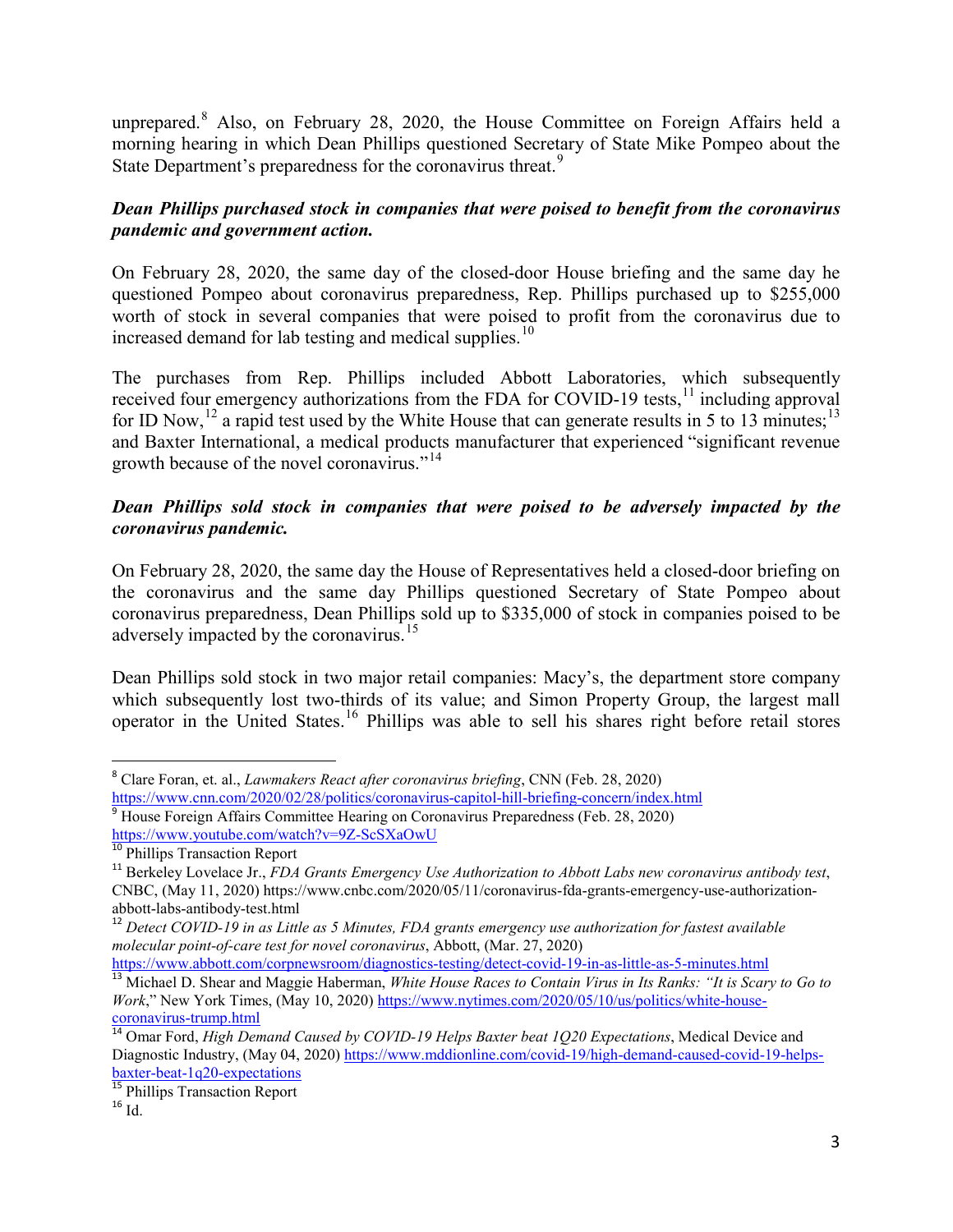experienced a "catastrophic" March, the largest decline since the government started tracking the  $data<sup>17</sup>$  $data<sup>17</sup>$  $data<sup>17</sup>$ 

On February 28, 2020, Dean Phillips also sold up to \$15,000 of preferred securities in AerCap Holdings N.V.,<sup>[18](#page-3-1)</sup> an aircraft leasing company whose stock price dropped by over 75% as a result of the pandemic.<sup>[19](#page-3-2)</sup> On March 2, 2020, Phillips sold up to another \$15,000 of securities in AerCap Holdings N.V. $^{20}$  $^{20}$  $^{20}$ 

The Administration did not announce the European travel ban until March 11,  $2020^{21}$  $2020^{21}$  $2020^{21}$  and did not declare a national emergency in response to the coronavirus until March 13, 2020.<sup>[22](#page-3-5)</sup>

### *A Company Dean Phillips co-owns Received a Six-Figure PPP Loan and Dean Phillips coauthored a Bill to Loosen Restrictions on PPP recipients.*

The personal financial benefits that Dean Phillips received during the coronavirus pandemic did not end with the stock transactions. Following the economic calamity resulting from the coronavirus and government restrictions, the United States acted quickly and passed the Coronavirus Aid, Relief, and Economic Security Act (CARES Act), which was signed into law on March 27, 2020.<sup>[23](#page-3-6)</sup> As part of the CARES Act, Congress established the Paycheck Protection Program, a \$669-billion loan program to provide capital to businesses impacted by the coronavirus pandemic. $^{24}$  $^{24}$  $^{24}$ 

In April, a company Dean Phillips co-owns, MyMeds Inc., received a \$150,000 to \$350,000 PPP loan.<sup>[25](#page-3-8)</sup> The loan was approved on the first day of the program.<sup>[26](#page-3-9)</sup> In May, Dean Phillips coauthored the PPP Flexibility Act,  $27$  a bill that loosened restrictions on PPP loan recipients,  $28$ which was signed into law on June 5, 2020.

<span id="page-3-0"></span><sup>&</sup>lt;sup>17</sup> *'Pretty Catastrophic' Month for Retailers, and Now a Race to Survive*, New York Times (June 1, 2020) https://www.nytimes.com/2020/04/15/business/economy/coronavirus-retail-sales.html

<span id="page-3-2"></span><span id="page-3-1"></span><sup>&</sup>lt;sup>18</sup> Phillips Transaction Report<br><sup>19</sup> AerCap Holdings N.V. (AER), Yahoo Finance, https://finance.yahoo.com/quote/AER/<br><sup>20</sup> Phillips Transaction Report<br><sup>21</sup> Kevin Liptak and Maegan Vazquez, *Trump says he's suspending trav* 

<span id="page-3-3"></span>

<span id="page-3-4"></span>*others are exempt*, CNN (Mar. 12, 2020) https://www.cnn.com/2020/03/11/politics/donald-trump-coronavirusstatement/index.html

<span id="page-3-11"></span><span id="page-3-5"></span><sup>&</sup>lt;sup>22</sup> White House, Proclamation on Declaring a National Emergency Concerning the Novel Coronavirus Disease (COVID-19) Outbreak, [https://www.whitehouse.gov/presidential-actions/proclamation-declaring-national](https://www.whitehouse.gov/presidential-actions/proclamation-declaring-national-emergency-concerning-novel-coronavirus-disease-covid-19-outbreak/)[emergency-concerning-novel-coronavirus-disease-covid-19-outbreak/](https://www.whitehouse.gov/presidential-actions/proclamation-declaring-national-emergency-concerning-novel-coronavirus-disease-covid-19-outbreak/)<br><sup>23</sup> The CARES Act Works for All Americans, U.S. Department of the Treasury, [https://home.treasury.gov/policy-](https://home.treasury.gov/policy-issues/cares)

<span id="page-3-6"></span>[issues/cares](https://home.treasury.gov/policy-issues/cares)

<sup>&</sup>lt;sup>24</sup> The CARES Act Provides Assistance to Small Businesses, U.S. Department of the Treasury,

<span id="page-3-8"></span><span id="page-3-7"></span><https://home.treasury.gov/policy-issues/cares/assistance-for-small-businesses> <sup>25</sup> Jeffrey Meitrodt, et. al., *58 Minnesota firms with political connections received large PPP loans*, Star Tribune, (Aug. 2, 2020) [https://www.startribune.com/58-minnesota-firms-with-political-connections-received-large-ppp-](https://www.startribune.com/58-minnesota-firms-with-political-connections-received-large-ppp-loans/571982322/?refresh=true) $\frac{\frac{\text{loans}}{26} \cdot \text{Id}}{\frac{26}{16}}$ 

<span id="page-3-10"></span><span id="page-3-9"></span><sup>&</sup>lt;sup>27</sup> Phillips Small Business PPP Flexibility Act Passes House in Overwhelming Bipartisan Vote, (May 28, 2020) [https://phillips.house.gov/media/press-releases/phillips-small-business-ppp-flexibility-act-passes-house](https://phillips.house.gov/media/press-releases/phillips-small-business-ppp-flexibility-act-passes-house-overwhelming)[overwhelming](https://phillips.house.gov/media/press-releases/phillips-small-business-ppp-flexibility-act-passes-house-overwhelming)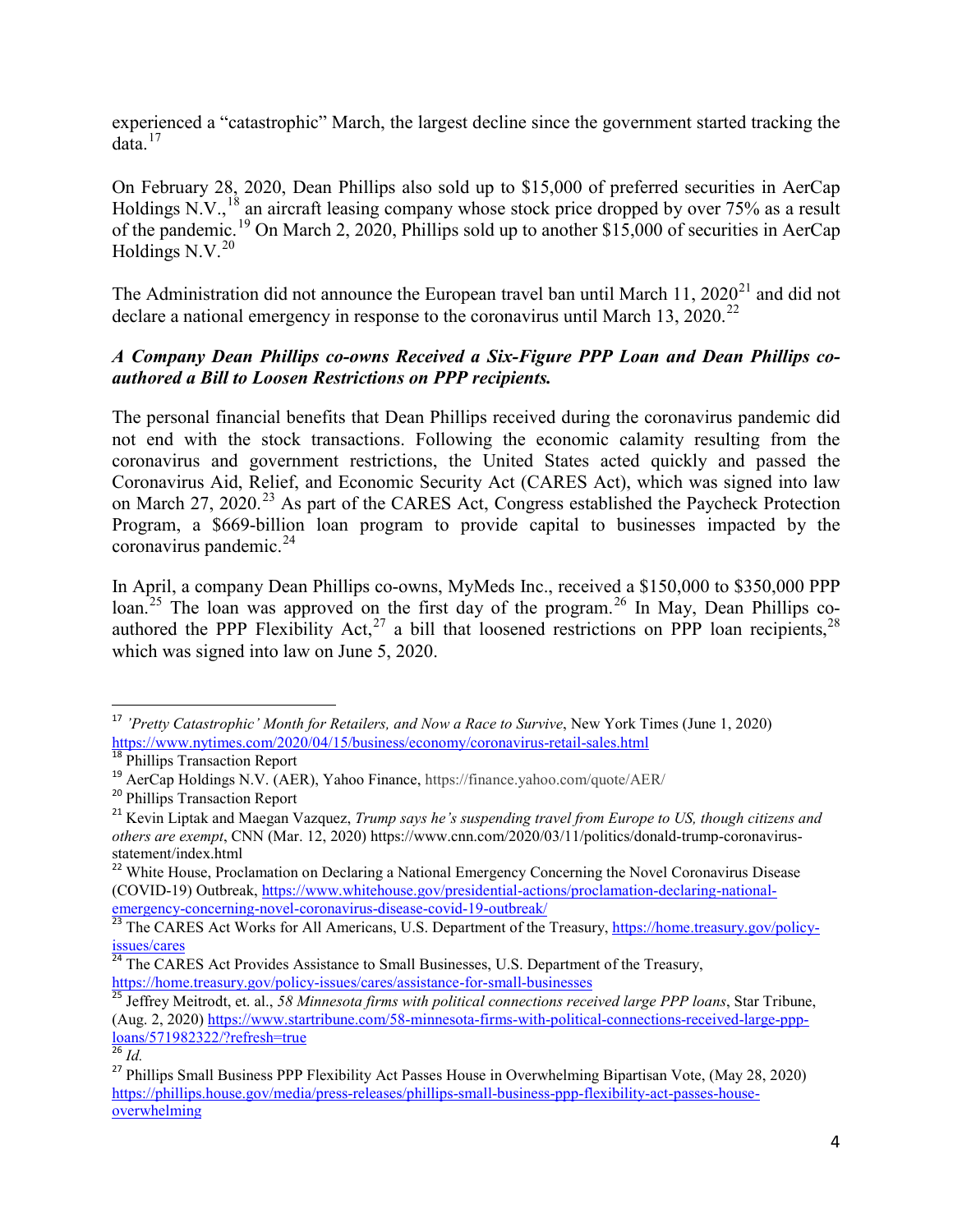#### **Legal Analysis**

The Stop Trading on Congressional Knowledge Act of 2012 (the "STOCK Act") established a duty for Members of Congress "arising from a relationship of trust and confidence to the Congress, the United States Government, and the citizens of the United States with respect to material, nonpublic information derived from such person's position as a Member of Congress or employee of Congress or gained from the performance of such person's official responsibilities."[29](#page-4-0) Under the STOCK Act, a Member of Congress may not use "nonpublic information derived from such a person's position as a Member of Congress . . . or gained from the performance of such person's official responsibilities as a means for making a private profit." $30$ 

In addition to the STOCK Act, which specifically addresses the use of nonpublic information by members of Congress and their staff, federal securities law generally prohibits any use of manipulative or deceptive practices in the purchase or sale of securities.<sup>[31](#page-4-2)</sup> Under SEC regulations, such manipulative or deceptive practices include the misappropriation of any material, nonpublic information in violation of a duty of trust or confidence owed to the source of the information.[32](#page-4-3) Material, nonpublic information includes "any information concerning a company, security, industry or economic sector . . . that is not available to the general public and which an investor would likely consider important in making an investment decision."<sup>[33](#page-4-4)</sup> Knowing or willful violations of the securities antifraud statute can result in criminal prosecution, and can be punished with imprisonment of up to 20 years.<sup>[34](#page-4-5)</sup> Securities law also prohibits "tipping," or passing material, nonpublic information on to others who may use that information to profit through securities trading.<sup>[35](#page-4-6)</sup>

Finally, the House Code of Official Conduct prohibits House members from profiting from their Congressional position, or from "entering into any personal financial transactions to take advantage of any confidential information obtained through performance of their official governmental duties."<sup>[36](#page-4-7)</sup> Confidential information includes information related to legislation and amendments prior to their public introduction, and information learned in private briefings available only to members of Congress and their staff. $37$ 

<span id="page-4-8"></span><span id="page-4-7"></span>

<sup>28</sup> Gibson Dunn, *President Signs Paycheck Protection Program Flexibility Act*, (June 8, 2020) <https://www.gibsondunn.com/president-signs-paycheck-protection-program-flexibility-act/><br><sup>29</sup> 15 USCA § 78u–1(g)(1); U.S. House Committee on Ethics, "New Ethics Requirements Resulting from the

<span id="page-4-0"></span>STOCK Act" (Apr. 4, 2012)

https://ethics.house.gov/sites/ethics.house.gov/files/Stock%20Act%20Pink%20Sheet.pdf<br><sup>30</sup> Pub. L. No. 112-105, § 3, 126 Stat. 291, 292 (2012)

<span id="page-4-4"></span>

<span id="page-4-3"></span><span id="page-4-2"></span><span id="page-4-1"></span><sup>&</sup>lt;sup>31</sup> 15 USCA § 78j(b)<br><sup>32</sup> 17 C.F.R. § 240.10b5-1 32 17 C.F.R. § 240.10b5-1 33 U.S. House Committee on Ethics, Rules Regarding Personal Financial Transactions, (Nov. 29, 2011) <https://ethics.house.gov/sites/ethics.house.gov/files/documents/fin%20trans%20pink%20sheet.pdf> (emphasis in original)<br> $34$  15 U.S.C. § 78ff(a)

<span id="page-4-5"></span>

<span id="page-4-6"></span><sup>&</sup>lt;sup>35</sup> Rules Regarding Personal Financial Transactions at 2.<br><sup>36</sup> *Id.* at 2. <sup>37</sup> *Id.* at 3.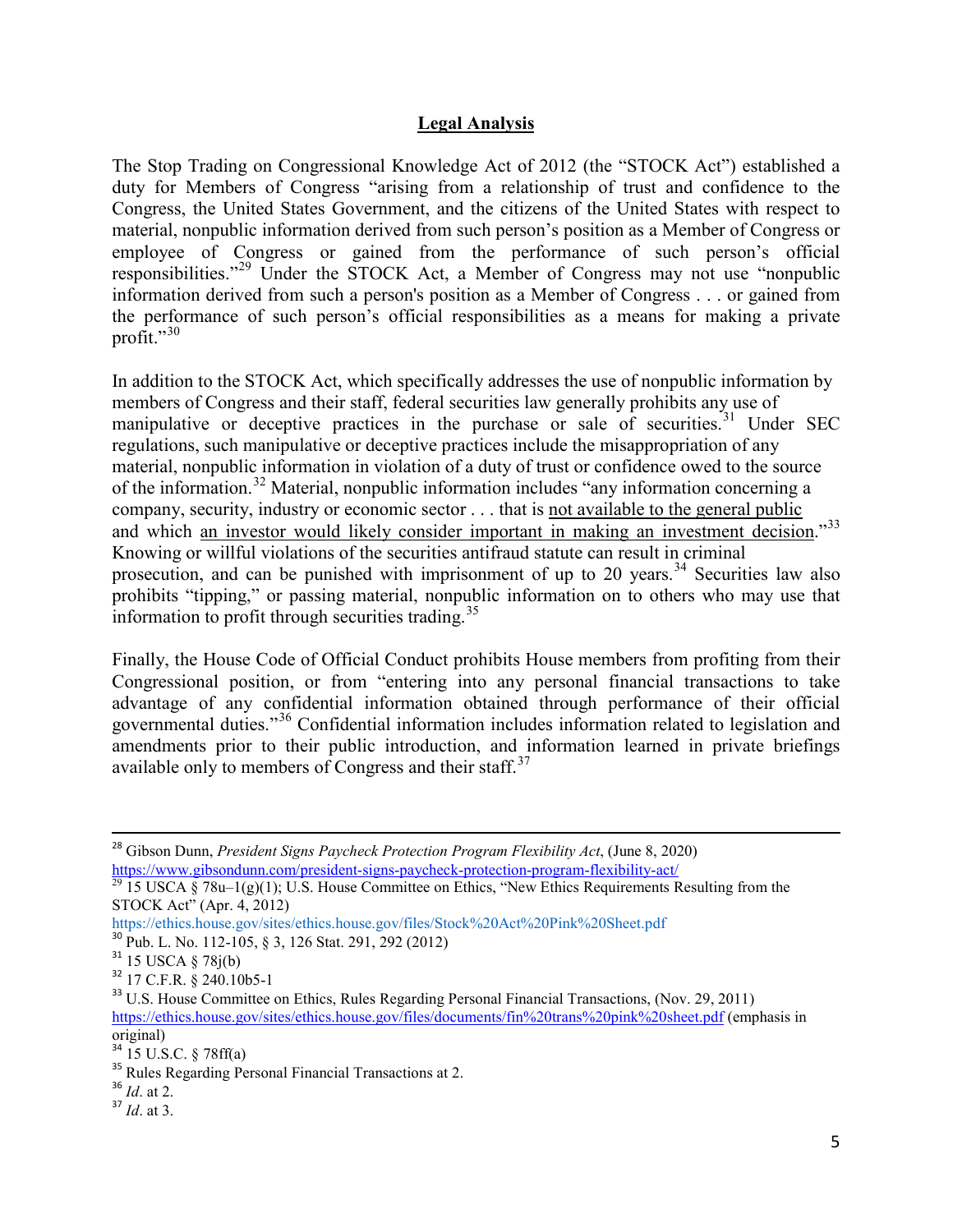Rep. Dean Phillips's Periodic Transaction Report from March 2020 disclosed transactions that could have led him to profit from various aspects of the Coronavirus crisis. The timing of the February 28 investments, following closed-door coronavirus briefings, in Abbott Laboratories and Baxter International, which stood to benefit from a global pandemic requiring unprecedented demand for lab testing and medical supplies, suggests that Rep. Phillips acted on nonpublic information related to the crisis. Publicly, many officials were not yet raising alarm about the outbreak or encouraging containment measures such has physical distancing and mask wearing. The extent of the coronavirus threat and subsequent stay-at-home orders that would eventually reach every state, forcing millions of Americans to work from home, was not fully known by the public until weeks later.

While we do not know what confidential information Rep. Phillips had access to, we do know that as the public health crisis worsened, he traded numerous stocks that would be impacted by the crisis and government actions, including actions from Congress, to mitigate the crisis.

Rep. Phillips seemed especially concerned about the coronavirus the morning of February 28. That morning, during a House Foreign Affairs Committee hearing, Rep. Phillips repeatedly questioned Secretary of State Mike Pompeo on the State Department's preparedness for the coronavirus. Rep. Phillips strongly suggested the State Department was not doing enough to prepare for the coronavirus and subtly described it as an "emerging global pandemic" during the terse exchange.<sup>[38](#page-5-0)</sup> That same day, Dean Phillips would conduct nearly 40 stock transactions.<sup>[39](#page-5-1)</sup> Specifically, the investments in Abbott Laboratories and Baxter International appear to be aimed at profiting from companies that not only stood to benefit from what Dean called the "emerging global pandemic," but also from the unprecedented demand for lab testing and medical supplies from government action.

On February 28, Rep. Phillips also engaged in a massive sell-off of stock in companies poised to be adversely affected from the coronavirus pandemic. Namely, he sold stock in two major retail companies – Macy's, the department store company which subsequently lost two-thirds of its value; and Simon Property Group, the largest mall operator in the United States – and sold corporate securities in an airline holding company,  $AerCap$  Holdings.<sup>[40](#page-5-2)</sup> The retail and airline industries were subsequently among the hardest hit from the coronavirus pandemic and subsequent government mandated shutdown.

In total, 44% of Dean's stock transactions (40 of 91 transactions) in the February 10 – March 6 time frame took place on either February 27 or February 28, the two days in which he likely received critical and confidential coronavirus information as a member of Congress.

In the following months, a company Dean Phillips co-owns would go on to receive a six-figure PPP loan on the first day of the program. A little over a month later, Dean Phillips authored legislation that loosened restrictions on companies receiving PPP loans.

<span id="page-5-0"></span><sup>&</sup>lt;sup>38</sup> House Foreign Affairs Committee Hearing on Coronavirus Preparedness (Feb. 28, 2020) https://www.youtube.com/watch?v=9Z-ScSXaOwU<br><sup>39</sup> Phillips Transaction Report<br><sup>40</sup> Phillips Transaction Report

<span id="page-5-1"></span>

<span id="page-5-2"></span>